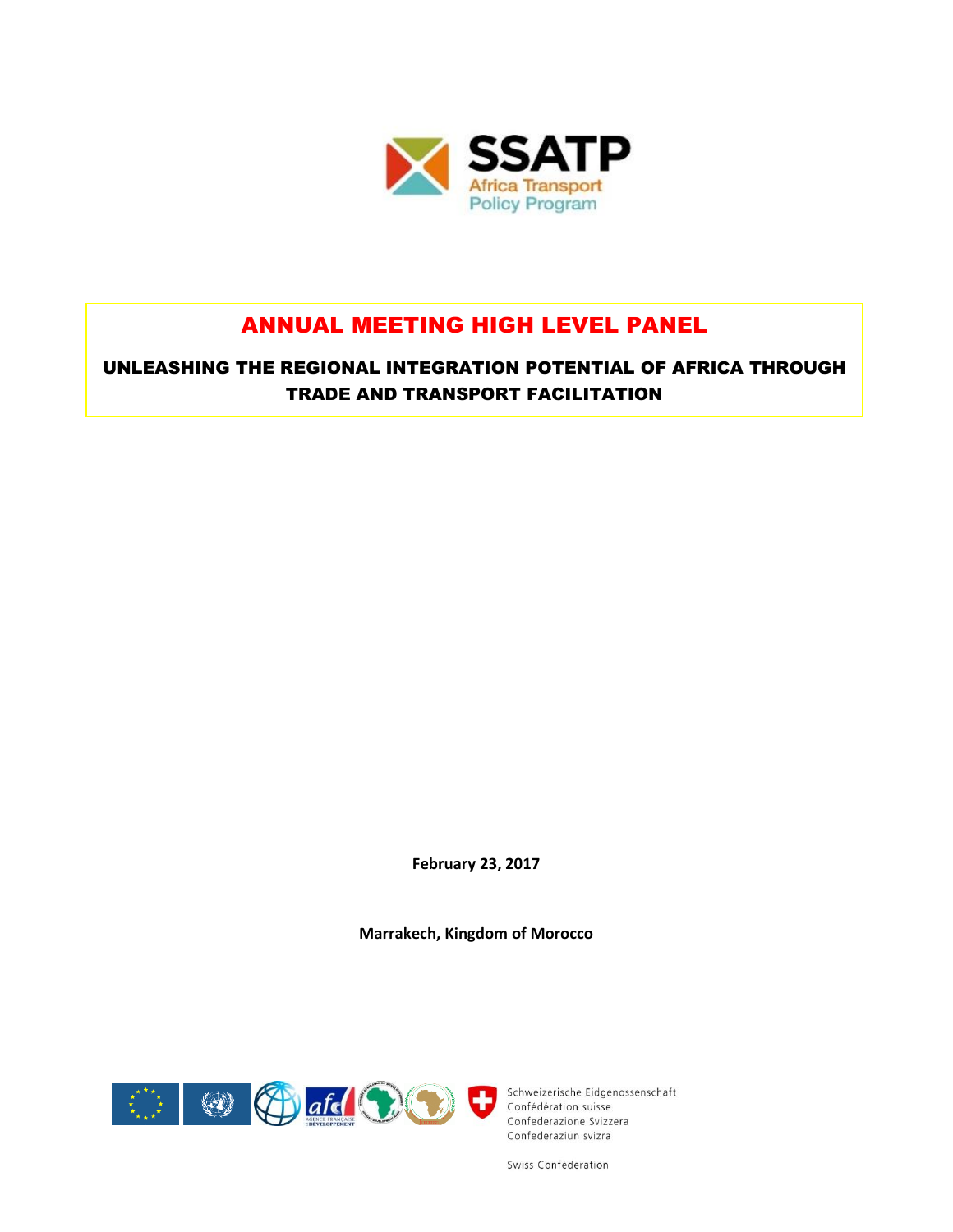#### **SPEAKER BRIEFING**

*Please review this important information in order to plan your attendance and help make your session successful.*

| <b>Your Session:</b> | High level panel on Regional Integration in Africa                                                  |
|----------------------|-----------------------------------------------------------------------------------------------------|
| <b>Main theme</b>    | Unleashing the regional integration potential in Africa through trade and<br>transport facilitation |
| Date:                | Thursday, February 23, 2017                                                                         |
| Time:                | $10:00-11:30$ am                                                                                    |
| Room:                | Plenary session room                                                                                |

#### **SESSION DETAILS**

#### **SESSION OBJECTIVES**

-

*The objectives of the session are to review Africa's regional integration agenda and identify key challenges that trade and transport facilitation can help address and the strategic areas of engagements of stakeholders at RECs and country levels that SSATP could support to make a difference.*

*The following dimensions of the theme should be ideally covered to achieve the above stated objective:*

- *What are some of the main challenges that African countries need to adequately address through introduction of trade and transport facilitation measures- including those that appear as "quick wins" or based on lessons learn from experiences*
- *What are some of the progress recorded and some of the ongoing programs and projects at country and REC level in respect of these challenges? Including success stories and gaps identified.*
- *How could the member countries and the RECs TCC members- at continental, regional and development partners' levels, leverage the existence of the SSATP as unique partnership model and ensure its interventions harmoniously fits in and complement the program and actions plans at REC and country levels to, substantially transform the transport and trade environment in Africa*
- *How can the Sector Ministries at Country level, the RECs and the Continental organizations strategically act to give impetus to the REC TCC in ensuring its optimal contribution in the delivery of impactful and sustainable policy guidance?*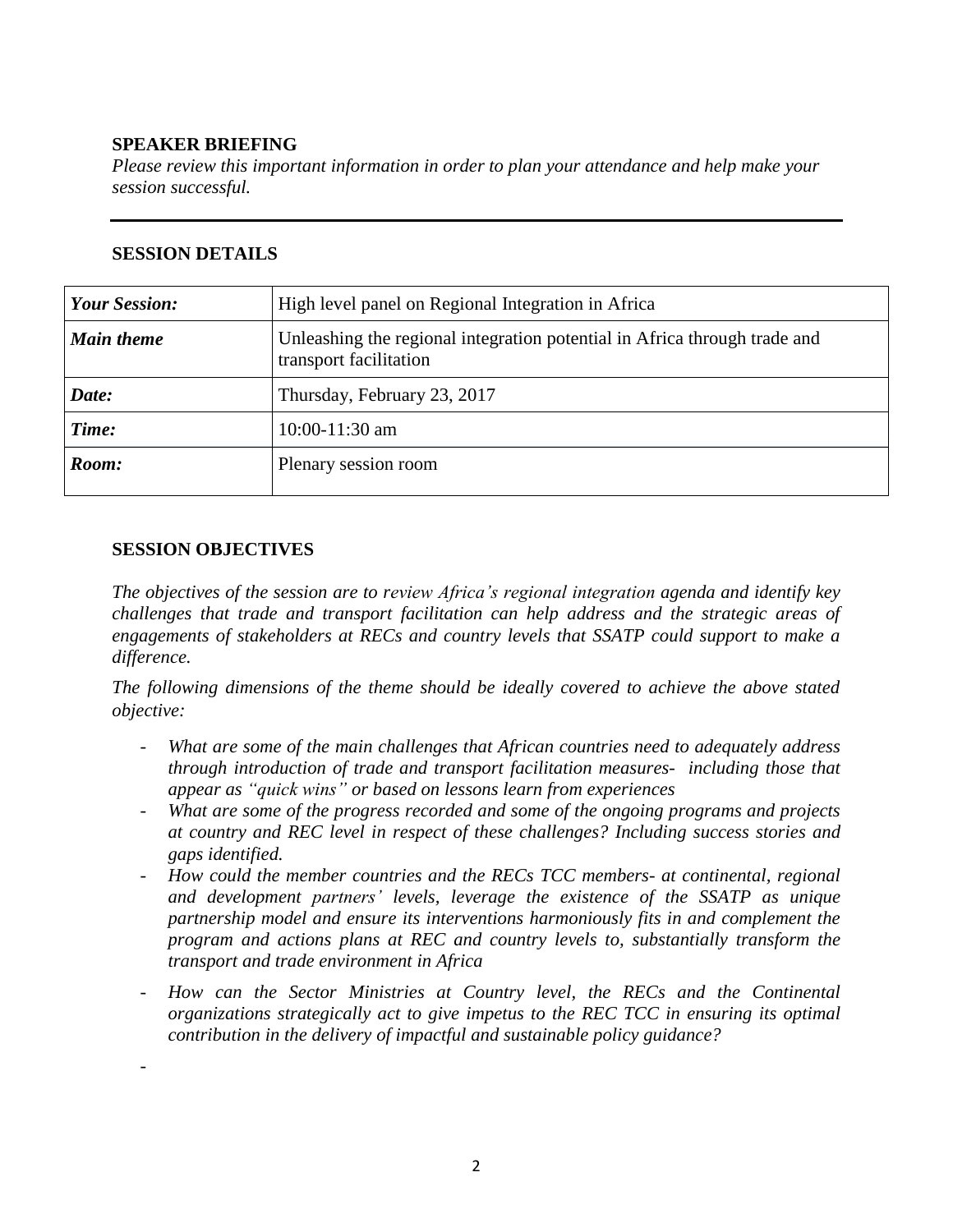#### **BACKGROUND**

*Regional integration holds a central place in Africa's endeavors to achieve the economic transformation and attain the sustainable socio- economic development of the continent. Accelerating and improving economic integration and cohesion is critical to address the fragmentation of the continent into small-scale economies.*

*Subsequently Africa has put in place the regional economic Communities (RECs) as a strong platform for harmonization of initiatives and support of the implementation of the agenda towards accelerating the regional integration and co-operation arrangements on the continent.*

*Africa's regional economic communities have further liberalized movement of persons, African countries have taken steps to boost trade in goods within the continent and the continent's infrastructure continues to improve. Yet, despite an impressive average economic growth exceeding 4 percent between 2000 and 2014 registered by African countries, Africa's intraregional trade of about 12% remains by far very low compare with other regions (North America is 4) %, Western Europe is 60%.*

*Intra-African imports as a share of the continent's GDP rose from around 2.7 per cent in 1995 to* around 4.5 per cent in 2013, but this is low compared with regions such as the Americas (6.7 per *cent), Asia (17.9 per cent) and Europe (21 per cent). However, among the eight regional economic communities recognized by the African Union, only the Southern African Development Community (from 3.6 per cent of GDP in 1995 to 5.7per cent in 2014) and the Common Market* for Eastern and Southern Africa (from 0.8 per cent in 1995 to 1.8 per cent in 2014) have seen *substantial increases in the share of intra-regional trade in GDP. The Southern African Development Community is Africa's only regional economic community among the highestperforming regional trade agreements worldwide in 2013 (sixth out of 32; Africa's other regional economic communities fall in the bottom half).*

*The integration efforts of African countries are hampered by the high transport and logistics costs, the long delays and the uncertainties that characterized their international and intra-regional trade. These poor performance and inefficiencies result not only from the lack of adequate infrastructure but also and notably by poor governance, non-conducive institutional and regulatory environment and weak institutional capacity at both the policy formulation and implementation level. Cumbersome and lengthy customs and administrative procedures at the ports, and at the border posts, numerous road blocks along notably the road corridors, relatively high costs of transport and logistics services associated with poor quality service are common future of African countries.* 

*Harmonizing and strengthening trade facilitation measures taken in a broader sense, including developing sound transport policies and strategies that address the soft dimension of the crossborder and intra-regional trade related challenges as well as ensuring their effective implementation, and timely monitoring and evaluation will be instrumental in Africa's capacity to successfully bridge up the gap with other part of the world and achieve the objectives set out in its transformational development agenda and programs.*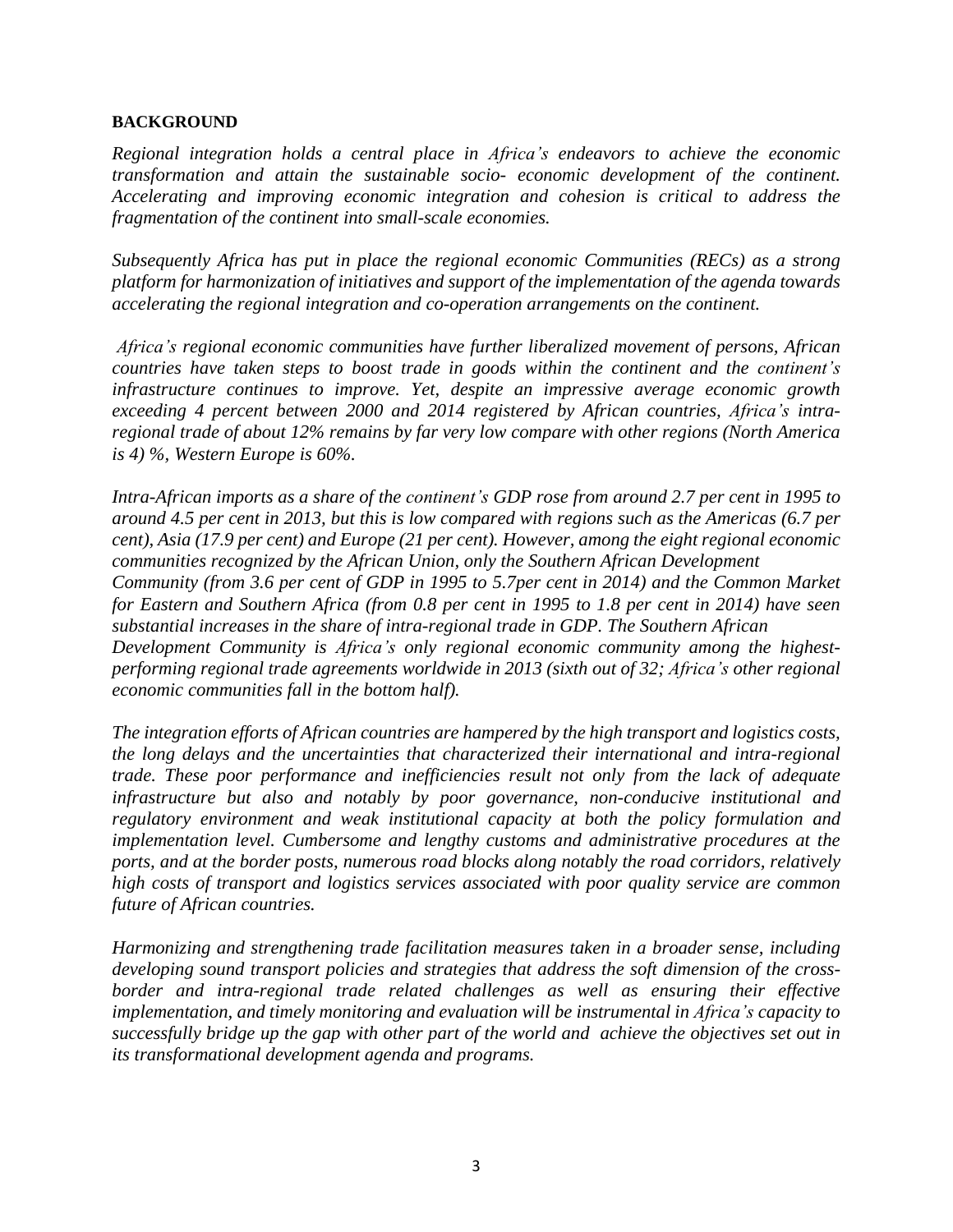*As part of Africa's regional integration agenda, PIDA was given top priority by the African Ministers of Transport in 2011, as the single most important program for inter-regional and continental integration that will help to interconnect transport networks, especially those serving landlocked and island countries for the territorial, economic and social cohesion of Africa in support of its global competitiveness. Accelerating the facilitation of inter-State transport by harmonizing legislations, simplifying transit procedures, removing non-physical barriers and improving efficiency and safety in transport operations was also included in the declaration along with the commitment to strengthen and, where necessary, put in place institutions responsible for the management of safety, security and facilitation in the transport sector; foster the use of Information, Communication and Technology (ICT) and other technologies in the development of transport infrastructure and operations.*

*To enable trade integration plays its major role in enhancing structural transformation and inclusive growth across the continent the African Heads of States resolved to established a Continental free Trade Area (CFTA); the CFTA aims at fostering economic development through trade growth, particularly intra-African trade. To fast track the implementation of the CFTA the Action Plan for Boosting Intra-Africa Trade (BIAT) was adopted, in order, through a combination of measures, to address the numerous constraints that restrict the growth of intra-African trade. These measures relate to seven clusters that can be classified into three broad themes: trade policies, trade facilitation and trade competitiveness.*

*The SSATP is committed to work in support of Africa's regional integration through notably the provision of transport policy support to the African countries and their RECs as many of the numerous challenges confronting the national and cross-border transport and logistics systems could be adequately addressed at policy level.*

*Removing the multiple obstacles that hamper Africa's intra-regional trade, requires a thorough understanding of the key role played by trade and transport polices, but also an active and coordinated co-operation between the parties involved ie. AUC, UN ECA, RECs, Countries and development partners.*

*By providing a platform for a constructive policy dialogue at continental level on regional integration and related trade and transport facilitation issues amongst key relevant stakeholders namely the RECS, the development partners and the regional transport and trade industry associations, the REC TCC environed to give an impetus to the dissemination and advocacy for the effective implementation of the policy recommendations stemming from the work of SSATP* Pillar A and its associated best practices that will be identified, as well as to the monitoring of *the implementation and the evaluation of of their impact.*

*Linking up efficiently the knowledge creation and the knowledge sharing dimensions of the demand driven activities conducted by the SSATP to support countries, Recs , CMIs, in respect of the three strategic focus areas, namely promoting integrated corridor development with performance based orientation, strengthening institutional capacity and promoting efficient logistics services with the downstream implementation at country and corridor levels, within and across subregions, no doubt require the REC TCC to be empowered and the RECs to devise the needed coordination and follow up scheme between them and the member countries. It is worth noting*